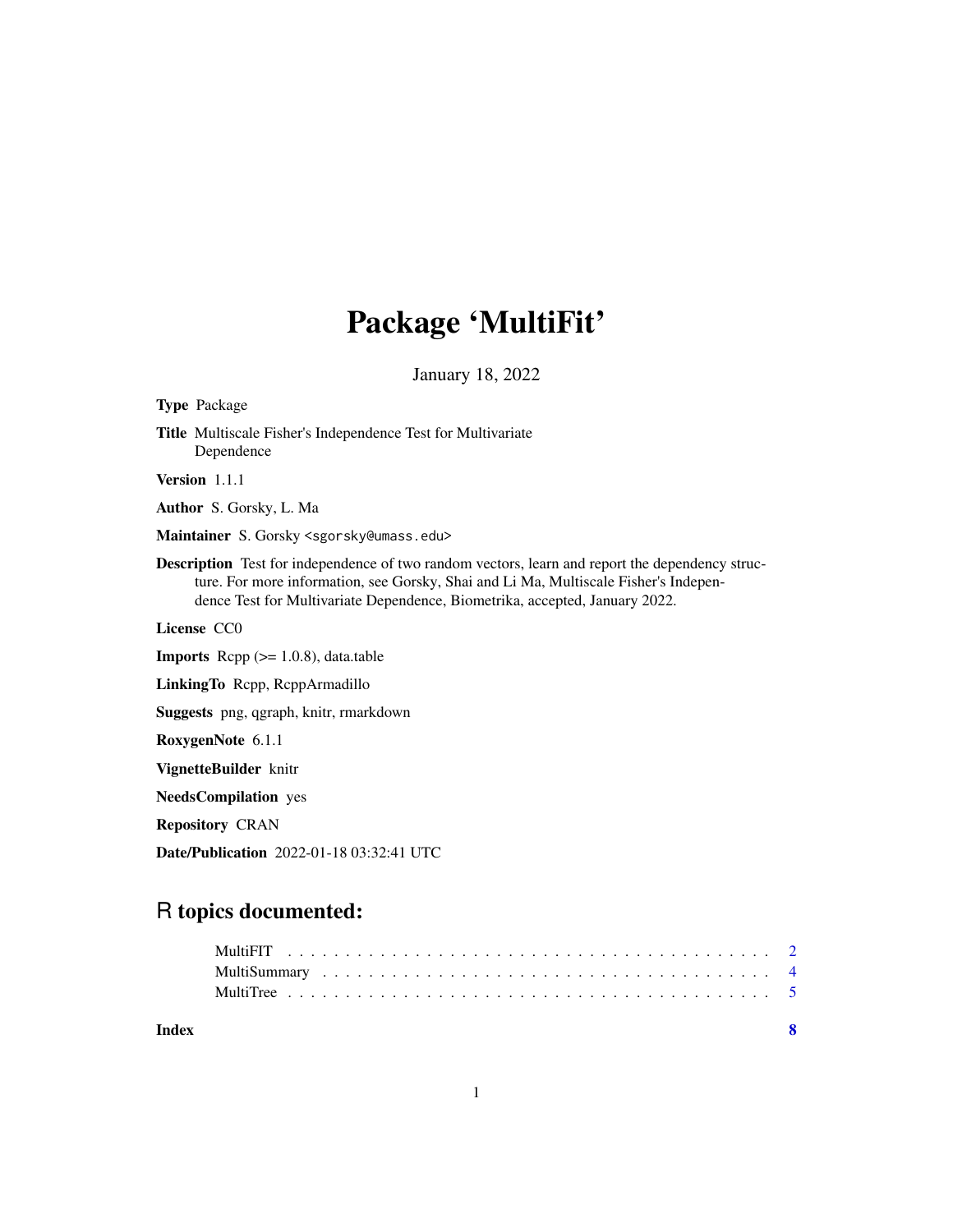<span id="page-1-0"></span>

## Description

Perform multiscale test of independence for multivariate vectors. See vignettes for further examples.

#### Usage

```
MultifIT(xy, x = NULL, y = NULL, p_{star} = NULL, R_{max} = NULL,R_star = 1, rank.transform = TRUE, ranking.approximation = FALSE,
 M = 10, apply.stopping.rule = FALSE, alpha = 0.05,
  test.method = "Fisher", correct = TRUE, min.tbl.tot = 25L,
 min.row.tot = 10L, min.col.tot = 10L, p.adjust.methods = c("H",
  "Hcorrected"), compute.all.holm = TRUE, return.all.pvs = TRUE,
 verbose = FALSE)
```
### Arguments

| xy                    | A list, whose first element corresponds to the matrix x as below, and its second<br>element corresponds to the matrix y as below. If xy is not specified, x and y need<br>to be assigned.                                                                                                                                                                                                                       |
|-----------------------|-----------------------------------------------------------------------------------------------------------------------------------------------------------------------------------------------------------------------------------------------------------------------------------------------------------------------------------------------------------------------------------------------------------------|
| X                     | A matrix, number of columns = dimension of random vector, number of rows =<br>number of observations.                                                                                                                                                                                                                                                                                                           |
| У                     | A matrix, number of columns = dimension of random vector, number of rows =<br>number of observations.                                                                                                                                                                                                                                                                                                           |
| p_star                | Numeric, cuboids associated with tests whose p-value is below p_star will be<br>halved and further tested.                                                                                                                                                                                                                                                                                                      |
| R_max                 | A positive integer (or Inf), the maximal number of resolutions to scan (algorithm<br>will stop at a lower resolution if all tables in it do not meet the criteria specified<br>at min.tbl.tot, min.row.tot and min.col.tot)                                                                                                                                                                                     |
| R_star                | A positive integer, if set to an integer between 0 and R_max, all tests up to and<br>including resolution R_star will be performed (algorithm will stop at a lower<br>resolution than requested if all tables in it do not meet the criteria specified at<br>min.tbl.tot, min.row.tot and min.col.tot). For higher resolutions only<br>the children of tests with p-value lower than p_star will be considered. |
|                       | rank.transform Logical, if TRUE, marginal rank transform is performed on all margins of x and<br>y. If FALSE, all margins are scaled to 0-1 scale. When FALSE, the average and<br>top statistics of the negative logarithm of the p-values are only computed for the<br>univariate case.                                                                                                                        |
| ranking.approximation |                                                                                                                                                                                                                                                                                                                                                                                                                 |
|                       | Logical, if FALSE, select only tests with p-values more extreme than p_star to                                                                                                                                                                                                                                                                                                                                  |
|                       | halve and further test. FWER control not guaranteed. If TRUE, choose at each                                                                                                                                                                                                                                                                                                                                    |
|                       | resolution the M tests with the most extreme p-values to further halve and test.                                                                                                                                                                                                                                                                                                                                |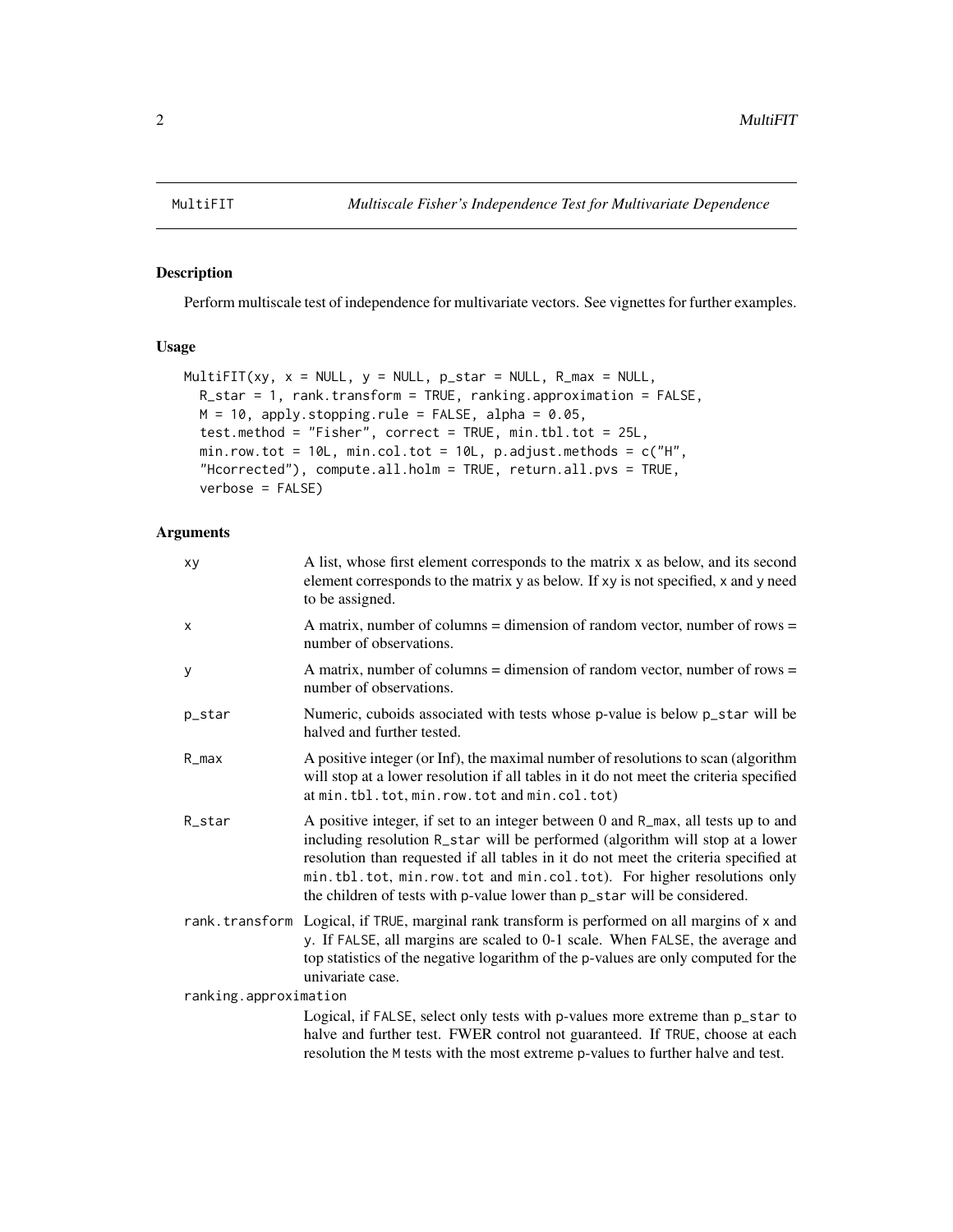| M                   | A positive integer (or Inf), the number of top ranking tests to continue to split at<br>each resolution. FWER control not guaranteed for this method.                                                                                      |  |  |  |  |  |
|---------------------|--------------------------------------------------------------------------------------------------------------------------------------------------------------------------------------------------------------------------------------------|--|--|--|--|--|
| apply.stopping.rule |                                                                                                                                                                                                                                            |  |  |  |  |  |
|                     | Logical. If TRUE, an adjusted p-value is computed for each resolution,                                                                                                                                                                     |  |  |  |  |  |
| alpha               | Numeric. Threshold below which resolution-specific p-values trigger early stop-<br>ping.                                                                                                                                                   |  |  |  |  |  |
| test.method         | String, choose "Fisher" for Fisher's exact test (slowest), "chi.sq" for Chi-squared<br>test, "LR" for likelihood-ratio test and "norm.approx" for approximating the hy-<br>pergeometric distribution with a normal distribution (fastest). |  |  |  |  |  |
| correct             | Logical, if TRUE compute mid-p corrected p-values for Fisher's exact test, or<br>Yates corrected p-values for the Chi-squared test, or Williams corrected p-values<br>for the likelihood-ratio test.                                       |  |  |  |  |  |
| min.tbl.tot         | Non-negative integer, the minimal number of observations per table below which<br>a p-value for a given table will not be computed.                                                                                                        |  |  |  |  |  |
| min.row.tot         | Non-negative integer, the minimal number of observations for row totals in the<br>$2x2$ contingency tables below which a contingency table will not be tested.                                                                             |  |  |  |  |  |
| min.col.tot         | Non-negative integer, the minimal number of observations for column totals in<br>the 2x2 contingency tables below which a contingency table will not be tested.                                                                            |  |  |  |  |  |
| p.adjust.methods    |                                                                                                                                                                                                                                            |  |  |  |  |  |
|                     | String, choose between "H" for Holm, "Hcorrected" for Holm with the correc-<br>tion as specified in correct.                                                                                                                               |  |  |  |  |  |
| compute.all.holm    |                                                                                                                                                                                                                                            |  |  |  |  |  |
|                     | Logical, if FALSE, only global p-value is computed (may be a little faster when<br>any tests are performed). If TRUE adjusted p-values are computed for all tests.                                                                         |  |  |  |  |  |
|                     | return. all. pvs Logical, if TRUE, a data frame with all p-values is returned (not applicable when<br>stopping rule is applied)                                                                                                            |  |  |  |  |  |
| verbose             | Logical.                                                                                                                                                                                                                                   |  |  |  |  |  |

#### Value

p.values.holistic, a named numerical vector containing the holistic p-values of for the global null hypothesis (i.e. x independent of y).

p.values.resolution.specific, a named numerical vector containing the reslution specific pvalues of for the global null hypothesis (i.e. x independent of y).

res.by.res.pvs, a dta frame that contains the raw and Bonferroni adjusted resolution specific p-values.

all.pvs, a data frame that contains all p-values and adjusted p-values that are computed. Returned if return.all.pvs is TRUE.

all, a nested list. Each entry is named and contains data about a resolution that was tested. Each resolution is a list in itself, with cuboids, a summary of all tested cuboids in a resolution, tables, a summary of all 2x2 contingency tables in a resolution, pv, a numerical vector containing the pvalues from the tests of independence on 2x2 contingency table in tables that meet the criteria defined by min.tbl.tot, min.row.tot and min.col.tot. The length of pv is equal to the number of rows of tables. pv.correct, similar to the above pv, corrected p-values are computed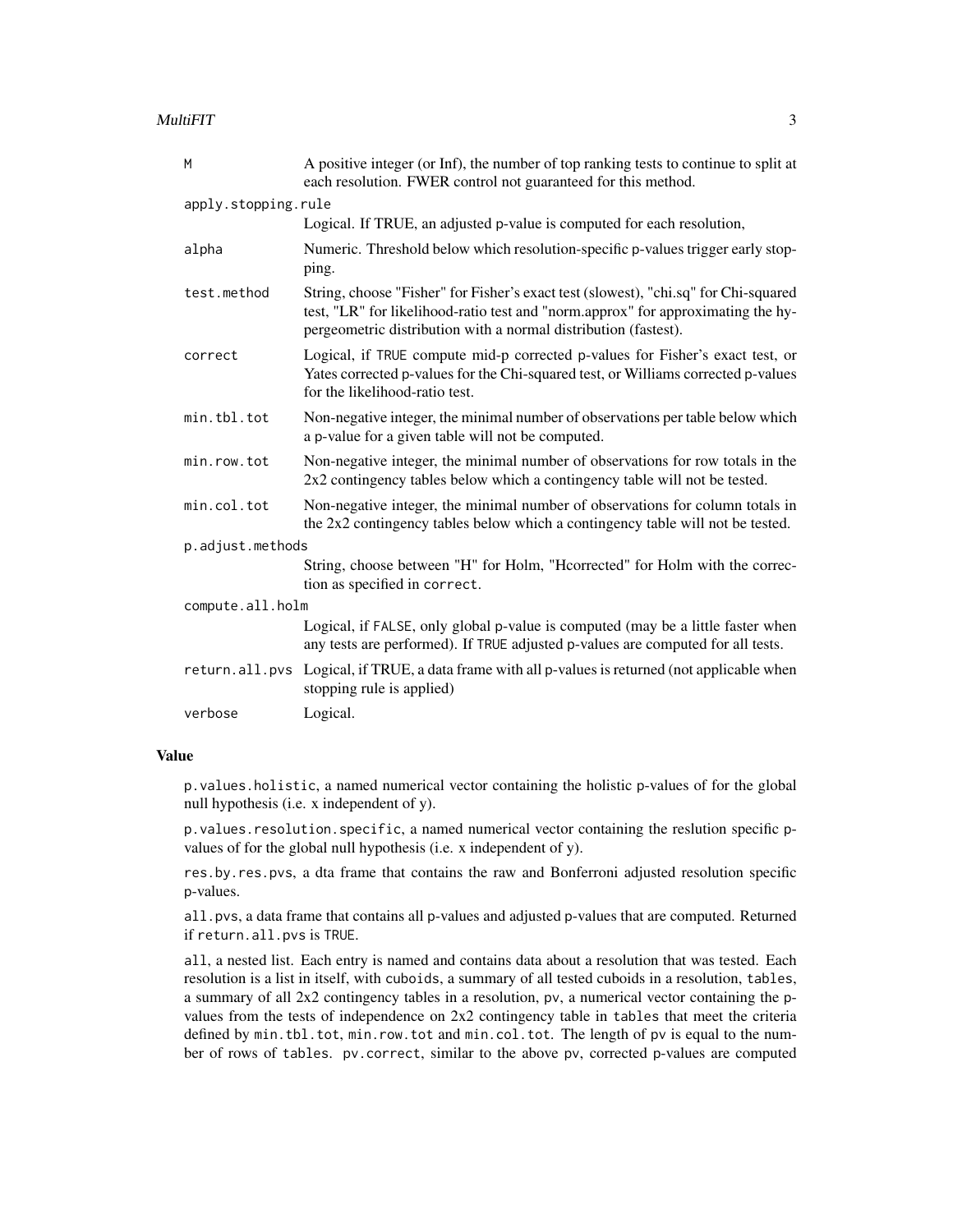and returned when correct is TRUE. rank.tests, logical vector that indicates whether or not a test was ranked among the top M tests in a resolution. The length of rank.tests is equal to the number of rows of tables. parent.cuboids, an integer vector, indicating which cuboids in a resolution are associated with the ranked tests, and will be further halved in the next higher resolution. parent.tests, a logical vector of the same length as the number of rows of tables, indicating whether or not a test was chosen as a parent test (same tests may have multiple children).

#### Examples

```
set.seed(1)
n = 300Dx = Dy = 2x = matrix(0, nrow = n, ncol = Dx)y = matrix(0, nrow = n, ncol = Dy)x[, 1] = \text{rnorm}(n)x[, 2] = runif(n)y[, 1] = \text{rnorm}(n)y[, 2] = \sin(5 * pi * x[, 2]) + 1 / 5 * rnorm(n)fit = MultiFIT(x = x, y = y, verbose = TRUE)w = Multisummary(x = x, y = y, fit = fit, alpha = 0.0001)
```
MultiSummary *Summary of significant tests*

#### Description

Provide a post-hoc summary of significant tests. See vignettes for further examples.

#### Usage

```
MultiSummary(xy, x = NULL, y = NULL, fit, alpha = 0.05,
  only.rk = NULL, use.pval = NULL, plot.tests = TRUE, pch = NULL,
  rd = 2, plot.margin = FALSE)
```
#### Arguments

| XV           | A list, whose first element corresponds to the matrix x as below, and its second<br>element corresponds to the matrix y as below. If xy is not specified, x and y need<br>to be assigned. |
|--------------|-------------------------------------------------------------------------------------------------------------------------------------------------------------------------------------------|
| X            | A matrix, number of columns = dimension of random vector, number of rows =<br>number of observations.                                                                                     |
| <sub>V</sub> | A matrix, number of columns = dimension of random vector, number of rows =<br>number of observations.                                                                                     |
| fit          | An object generated by MultiFIT.                                                                                                                                                          |
| alpha        | Numeric, only tests with adjusted p-values less than alpha are presented in the<br>output.                                                                                                |

<span id="page-3-0"></span>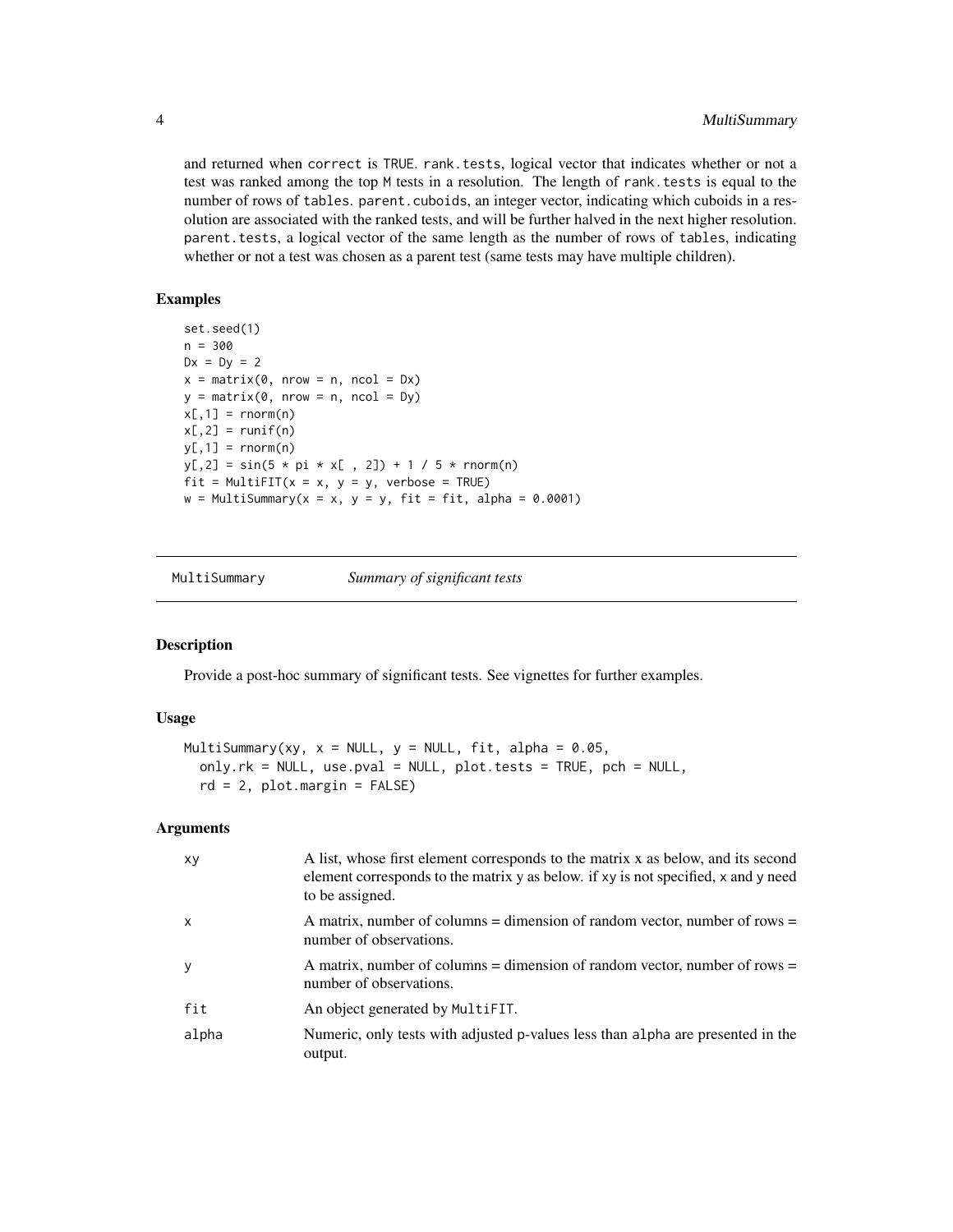#### <span id="page-4-0"></span>MultiTree 5

| only.rk     | Positive integer vector. Show only tests that are ranked according to only. rk<br>and have adjusted p-value below alpha. If left as NULL, all tests with adjusted<br>p-values less than alpha are presented in the output.                          |
|-------------|-----------------------------------------------------------------------------------------------------------------------------------------------------------------------------------------------------------------------------------------------------|
| use.pval    | String, choose between "H" (for Holm), "Hoorrected" (for Holm on corrected<br>p-values) or "MH" for modified Holm. If left NULL, the order of preference is<br>"MH", "Heorrected" and then "H", according to which is present in the object<br>fit. |
| plot.tests  | Logical, plot the marginal scatter plots that are associated with the presented<br>significant tests.                                                                                                                                               |
| pch         | Point style for plots. If left as NULL, a default combination of crosses and bullets<br>is applied.                                                                                                                                                 |
| rd          | Numeric, number of figures to round to when presenting ranges of variables.                                                                                                                                                                         |
| plot.margin | Logical, plot the marginal scatter plot of the margins that are associated with<br>each significant test, without highlighting which points are conditioned on and<br>are in the discretized 2x2 contingency table.                                 |

#### Value

List whose elements are significant.tests, a data frame that summarizes the main features of the tests and their overall ranking by p-value and original.scale.cuboids, a list whose number of elements is equal to the number of significant tests (the same number of rows of the data frame significant.tests). Each element corresponds to a test and is a list whose elements are the marginal ranges of the associated cuboid.

#### Examples

```
set.seed(1)
n = 300
Dx = Dy = 2x = matrix(0, nrow = n, ncol = Dx)y = matrix(0, nrow = n, ncol = Dy)x[,1] = \text{rnorm}(n)x[, 2] = runif(n)y[,1] = rnorm(n)y[, 2] = \sin(5 * pi * x[, 2]) + 1 / 5 * rnorm(n)fit = MultiFIT(x = x, y = y, verbose = TRUE)w = Multisummary(x = x, y = y, fit = fit, alpha = 0.0001)
```
MultiTree *Plot tree structure of tests on 2x2 contingency tables*

### Description

Plot a post-hoc tree of all tests or all significant tests on 2x2 discretized contingency tables. See vignettes for examples.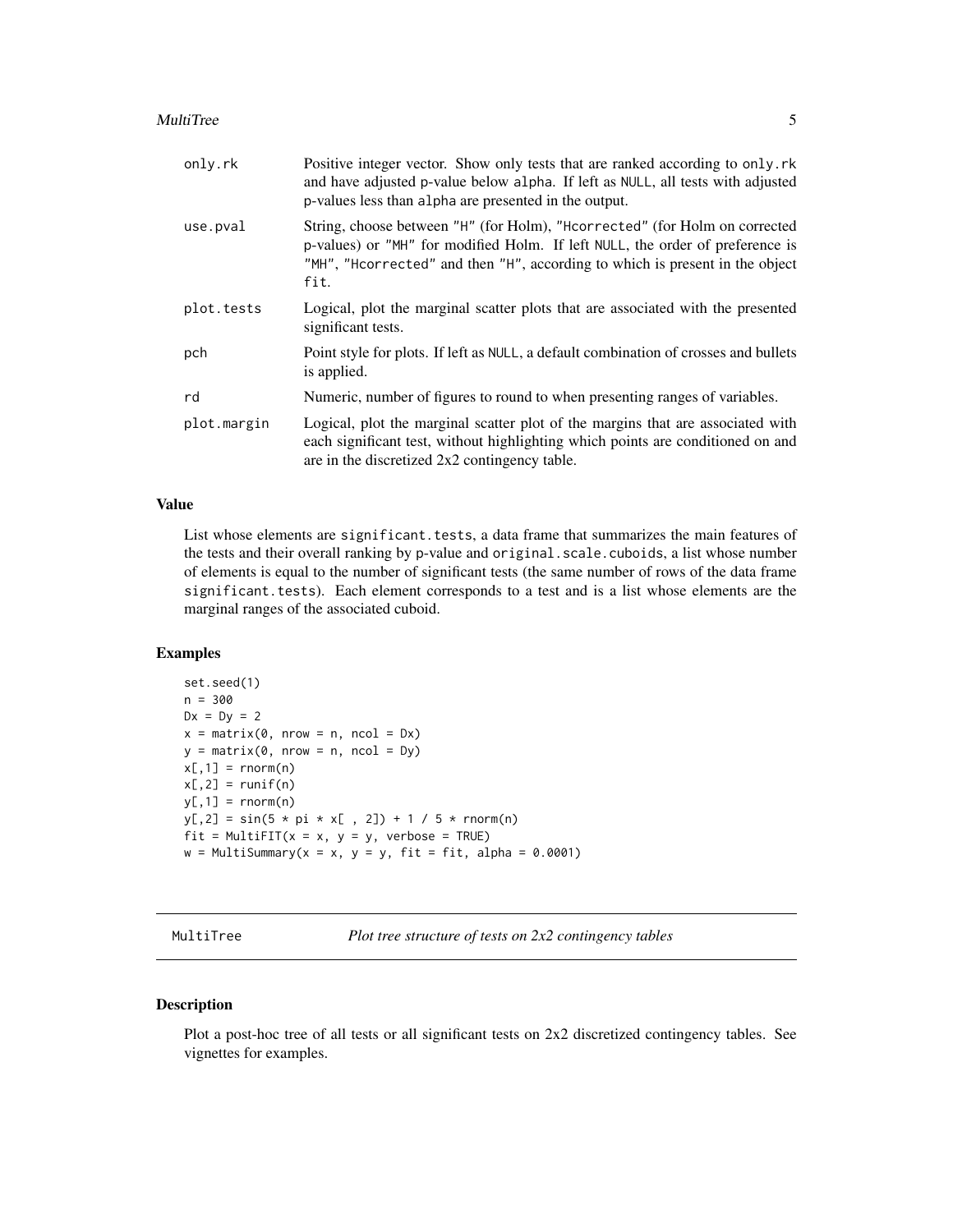# Usage

```
MultiTree(xy, x = NULL, y = NULL, fit, show.all = FALSE,
 max.node.size = 5, min.node.size = 2.5, use.pval = NULL,
 images.path = NULL, node.name = "node", filename = NULL,
 filetype = "pdf")
```
# Arguments

| xy            | A list (optional), whose first element corresponds to the matrix x as below, and<br>its second element corresponds to the matrix y as below. if xy is not specified,<br>x and y need to be assigned. If xy, x and y are missing or NULL, the tree nodes<br>are blank. If xy or x and y are provided, nodes are png images of the marginal<br>scatter plots that are associated with each test. |
|---------------|------------------------------------------------------------------------------------------------------------------------------------------------------------------------------------------------------------------------------------------------------------------------------------------------------------------------------------------------------------------------------------------------|
| X             | A matrix (optional), number of columns = dimension of random vector, number<br>of rows = number of observations. If $xy$ , $x$ and $y$ are missing or NULL, the tree<br>nodes are blank. If xy or x and y are provided, nodes are png images of the<br>marginal scatter plots that are associated with each test.                                                                              |
| у             | A matrix (optional), number of columns = dimension of random vector, number<br>of rows = number of observations. If $xy$ , x and y are missing or NULL, the tree<br>nodes are blank. If xy or x and y are provided, nodes are png images of the<br>marginal scatter plots that are associated with each test.                                                                                  |
| fit           | An object generated by multiFit.                                                                                                                                                                                                                                                                                                                                                               |
| show.all      | Logical. If TRUE, all tests are shown. If FALSE only tests who were ranked in<br>each resolution amongst the top M ranking tests are shown. See ?multiFit for<br>an explanation about the parameter M and see documentation for further infor-<br>mation.                                                                                                                                      |
| max.node.size | Numeric. Maximal node size. All nodes are scaled between min.node.size<br>and max.node.size, where larger nodes are associated smaller p-values of the<br>corresponding tests on 2x2 contingency tables.                                                                                                                                                                                       |
| min.node.size | Numeric. Minimal node size. All nodes are scaled between min.node.size<br>and max.node.size, where larger nodes are associated smaller p-values of the<br>corresponding tests on 2x2 contingency tables.                                                                                                                                                                                       |
| use.pval      | String, choose between "H" (for Holm), "Hcorrected" (for Holm on corrected<br>p-values) or "MH" for modified Holm. If left NULL, the order of preference is<br>"MH", "Hcorrected" and then "H", according to which is present in the object<br>fit.                                                                                                                                            |
| images.path   | String, path to save png images of nodes to. If not specified, images are saved<br>to tempdir().                                                                                                                                                                                                                                                                                               |
| node.name     | String, prefix for file names for nodes pngs.                                                                                                                                                                                                                                                                                                                                                  |
| filename      | String, file name for tree output. If left NULL, file name is prefixed by multiTree<br>and ends with system time. See documentation of qgraph:: qgraph for further<br>information.                                                                                                                                                                                                             |
| filetype      | String, default is pdf, See documentation of qgraph: : qgraph for further infor-<br>mation.                                                                                                                                                                                                                                                                                                    |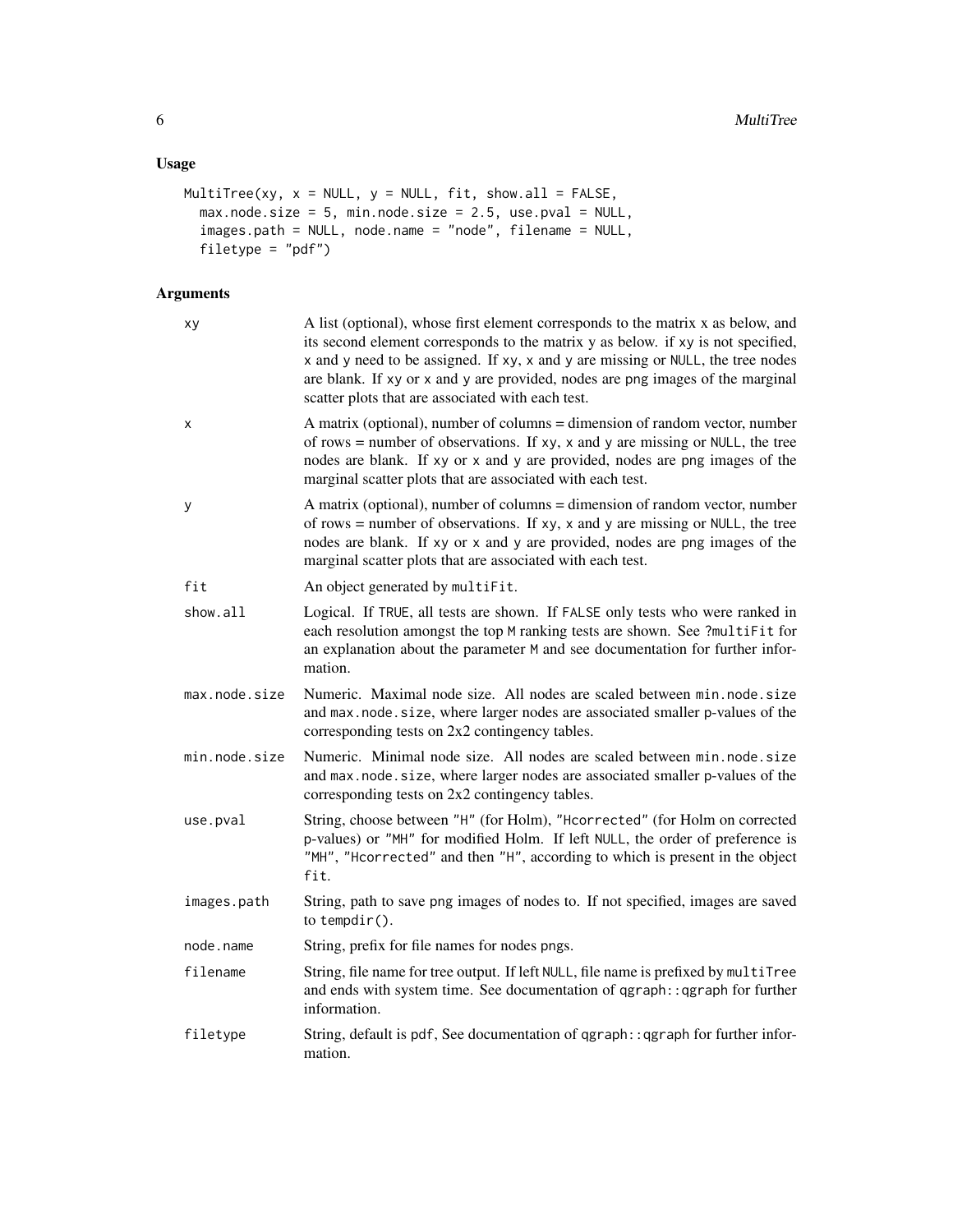#### MultiTree 2012 2013 2014 2022 2022 2023 2024 2022 2023 2024 2022 2023 2024 2022 2023 2024 2022 2023 2024 2022

# Value

The main output of multiTree is a pdf file with the directed acyclic graph showing tests as nodes.

In addition, the function returns a list. Its elements are: qgraph.object, the graphical object generated by the qgraph function. See the qgraph package documentation for further details. qgraph.call, the call for the tree generating function. Arguments for the call: adj, the adjacency matrix, nodes.size, a numeric vector with the scaled sizes of the nodes, images, the file names of the nodes images (may be NULL), filename as passed to multiTree and passed over to qgraph, and filetype as passed to multiTree and passed over to qgraph.

Other elements of the returned list are pvs.attributes, the attributes summarizing the data and the tests performed as stored in fit, and n.nodes, the number of nodes.